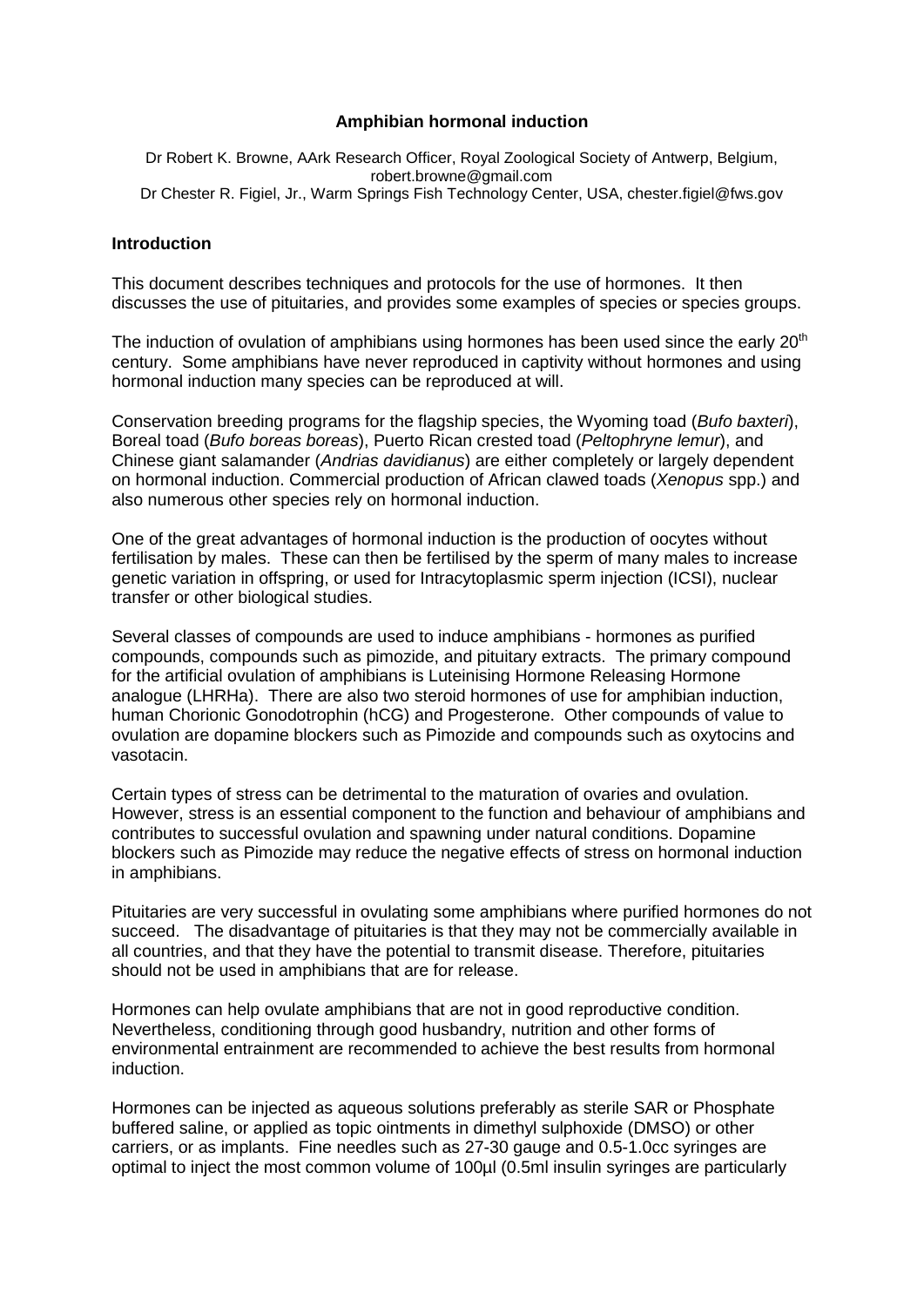useful). Some compounds and particularly progesterone require solvents such as dimethyl sulphoxide (DMSO) or alcohol to dissolve before adding to aqueous solutions.

Recommended reading for the use of hormones in the ovulation of amphibians:

Goncharov et al.1989; Browne et al. 2006 a,b.

#### **Which hormone to use and when**

Both theoretical and experimental evidence by 1989 showed that LHRHa was a more universal hormone for induction of oocytes from females than hCG. However, some large conservation breeding programs including have until recently used hCG (Browne *et al* 2006 a, b).

The tradition of using hCG with toads evolved from the use of toads for human pregnancy testing However, for the induction of sperm from male toads hCG is often preferred to LHRHa. The use of standard mammalian gonadotropins such as hCG have proved effective only in a limited number of species, and can also result in an immune response that involves the use of increasingly higher doses for repeated spawning or spermiation.

LHRHa is capable of stimulating the entire complex of reproductive processes and producing healthy offspring. Evidence shows that LHRHa is a universal stimulant to female reproduction, providing it is administered at a time when the individual has undergone gamete maturation and is ready to respond to stimulus However, there has been considerable variance in sensitivity between species, some being acutely sensitive and showing a response after a single injection of LHRHa (2mg/kg; 2µg/g) and others responding only after repeated (up to five times) application of large doses (up to 8mg/kg; 8µg/g).

Pituitary gland extracts have been widely used in the induction of frogs in the USA. The use of pituitary gland of the same or a closely related species have several shortcomings; 1) to obtain the pituitary the donors must be sacrificed, 2) it could difficult, or impossible, especially with rare species to obtain pituitary of the same or a related species, 3) even an effective preparation an incorrect level may produce negative results.

Sensitivity to hormones is a function of several factors including species specificity, reproductive condition (physiological state of gonads and neuroendocrine system). For effective induction, doses, varying response between individuals, and the number and intervals between injections may vary. The doses may need to be varied during the course of the experiment according to the behaviour of the mating pair.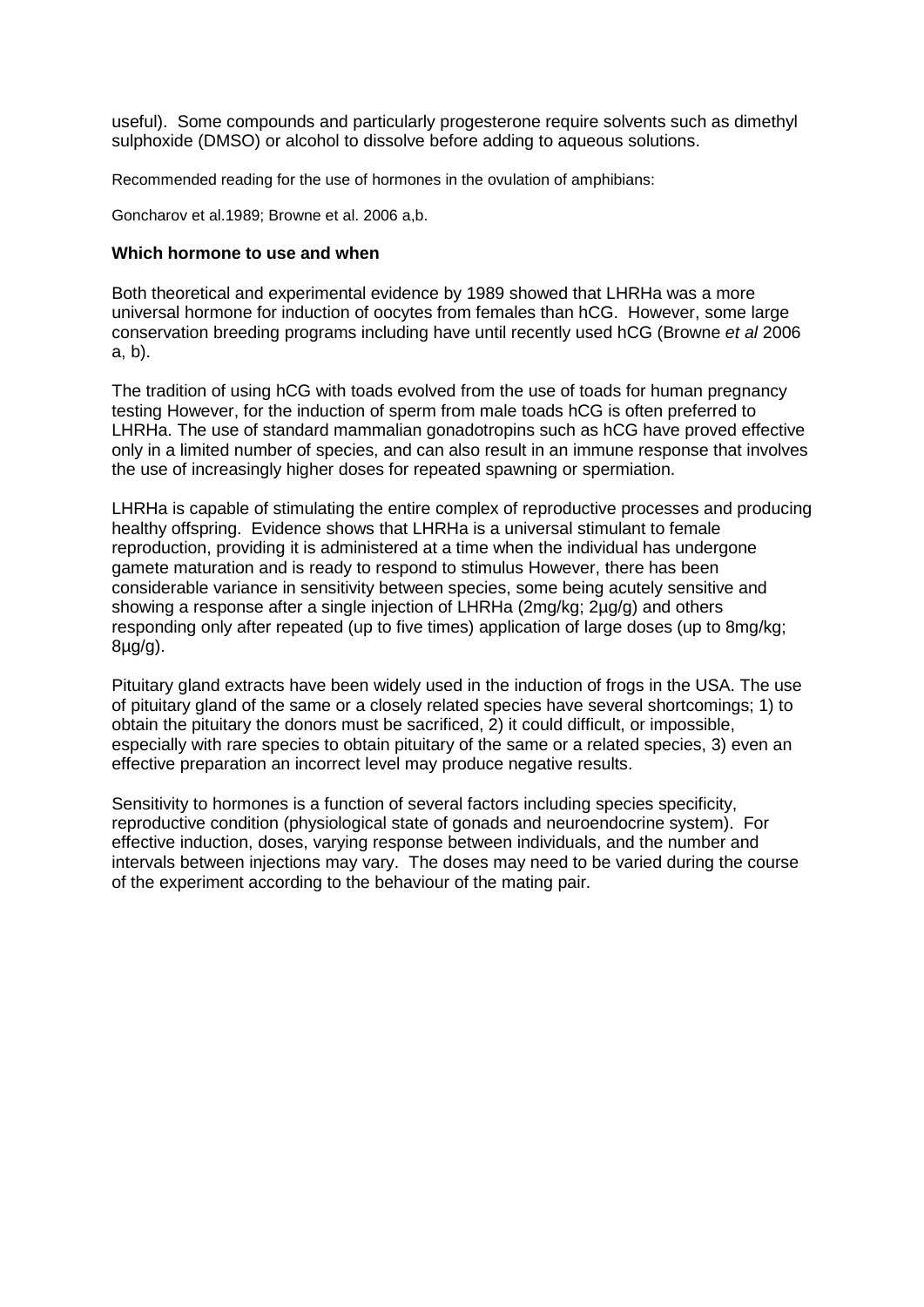# **Luteinizing Hormone Releasing Hormone analogue (LHRHa) Sigma L4513**

Of the different types of LHRHa available Sigma L4513 (D-Ala6, des-Gly10, ethylamide LHRHa) is the only one that has been proven to be widely effective with amphibians. LHRHa vials from Sigma contain 1mg of powder that should be dissolved in 2ml of phosphate buffered saline or SAR; resulting in a concentration of 0.5mg/ml (500 µg/ml). This stock solution can then be stored indefinitely in Eppendorf tubes at -80°C in 100 µl aliquots, which will give one dose of 50µg for example at 2 µg/g for a 25g male toad.

A milligram (mg) is one thousandth of a gram (1 x 10<sup>-3</sup>g), a microgram (µg) is one millionth of a gram (1 x 10<sup>-6</sup>g), and a picogram (pg) is one billionth of a gram (1 x 10<sup>-9</sup>g).

# **Human Chorionic Gonadotropin (hCG) Sigma C1063, Intervet Inc. Choluron®**

Human Chorionic Gonadotropin (hCG) comes as a powder and must be dissolved into an aqueous solution before administration by injection. The most convenient units are vials at 2500 or 5000 International Units (IU). Store hCG in the fridge at 4°C for short periods or frozen for months at -80ºC.

Table 2. Standard vial amount from \*Sigma hCG; #Intervet Inc.Choluron®. IU = international units. The volumes are products of 100µl plus 20, 40, or 80µl for vial loss.

| Vial (IU) | Water (µL | No. 250 IU doses | <b>IU/100uL</b> |
|-----------|-----------|------------------|-----------------|
| *2500     | 1020      | 10               | 250             |
| *5000     | 2040      | 20               | 250             |
| #10000    | 4080      | 40               | 250             |

### **Priming**

Priming is useful in preparing females for the final induction of oocytes especially where the state of 'Reproductive conditioning' is uncertain. Typical priming doses are 10% of the doses used to finally induce ovulation. For extended priming administer LHRHa ten days and three days before the final ovulatory dose. Priming administered about 24hrs before administration to bring ooctyes to stage 6 may also be advantageous even with well conditioned females. However, females in optimal reproductive condition may be very sensitive to hormones. In these cases priming should not be used as even very low doses of hormones may produce ovulation.

When the fertilisation of oocytes is critical, males may be induced about 12hrs after the administration of priming doses and placed with females in spawning tanks.

# **Typical induction protocol for females**

From an overview of the traditional and recent studies the optimal dosage of hormones for ovulation is 2-8 µg/g. So for a 50 g toad is 60µg LHRHa, or 20µg LHRHa with 500IU hCG could be used (IU, International Units). Progesterone used with LHRHa or hCG offers considerable potential for improving traditional methods (see Progesterone this doc). Females typically ovulate about 12-24hrs after an ovulatory dose of hormones. However, this varies with factors including species, female age, reproductive condition, and temperature.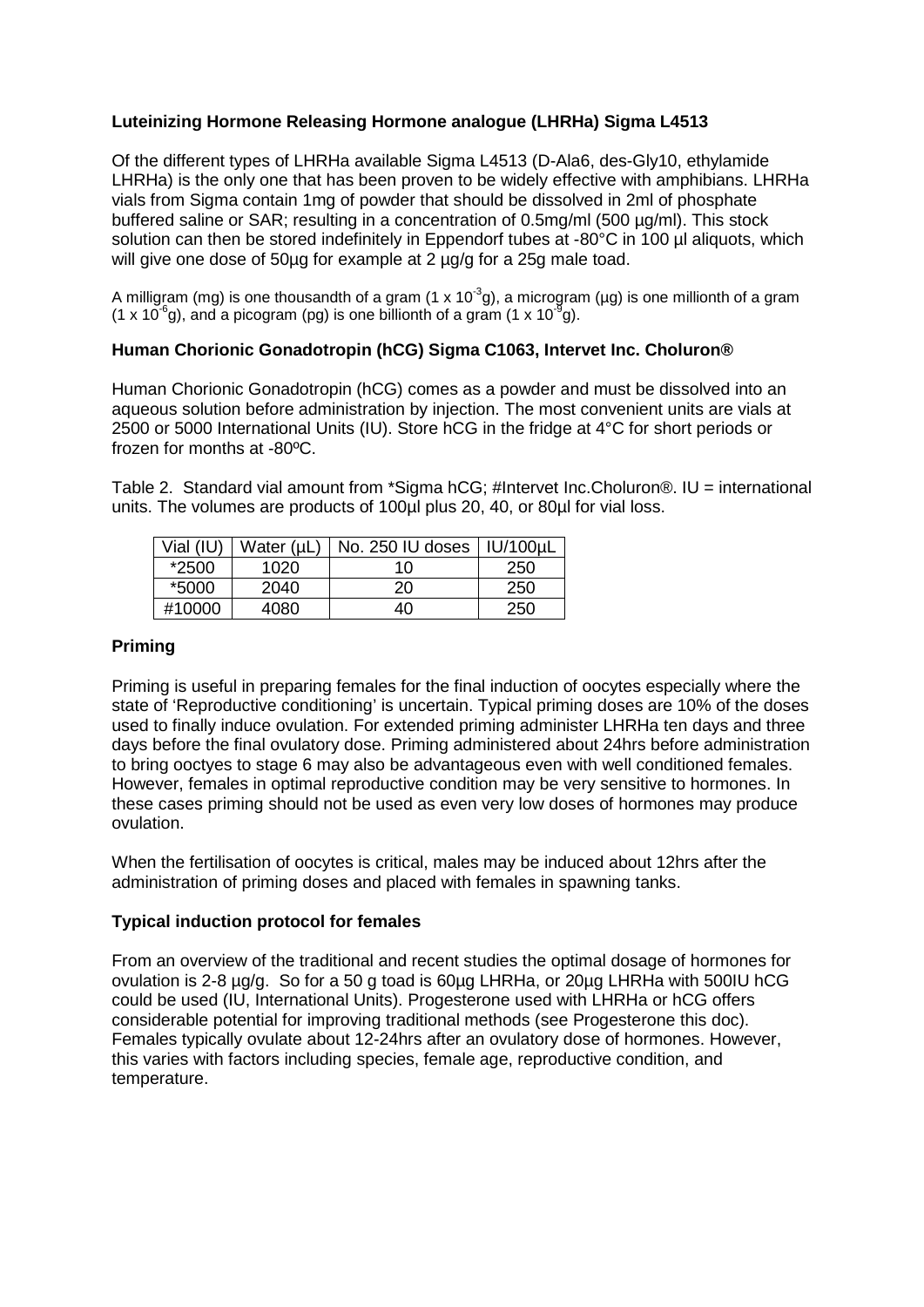Table 1. The different doses of hormones and the amount per. gram of amphibian weight in a study of the Fowler toad (*Bufo fowleri;* Browne et al 2006b).

|       | Compound   Administered dose | Amount per gram of toad weight |
|-------|------------------------------|--------------------------------|
| LHRHa | 4 µg                         | $0.12 \mu$ g                   |
| LHRHa | $20 \mu g$                   | $0.61 \mu$ g                   |
| LHRHa | $60 \mu$ g                   | $1.8 \mu g$                    |
| hCG   | 500 IU hCG                   | 10 IU                          |

hCG alone : A recommended ovulatory dose for females is 10IU hCG per gram. It simplifies the process to standardize the volume for storage to 100µl (Table 1). For medium sizes toads this approximates to 500IU for a 50g female (200 µl). Males are smaller and only need 300 IU (Browne et al. 2006a,b).

For smaller amphibians adjust the dose proportionately to body weight within a volume of 50-100µl. For instance for small 5g female dilute the 500IU/100ml dose into 900ml and administer 100µl.

Injections should be intraperitoneal or through the dorsal lymph sac (see [Handling and](http://portal.isis.org/partners/AARK/ResearchGuide/Reproduction%20technology/Handling%20and%20injecting%20amphibians.pdf)  [injecting amphibians\)](http://portal.isis.org/partners/AARK/ResearchGuide/Reproduction%20technology/Handling%20and%20injecting%20amphibians.pdf). Once females receive the final ovulating dose spawned oocytes may be fertilised by induced males or females can spawn into Simplified Amphibian Ringers for *in vitro* fertilisation (*In vitro* [fertilisation\)](http://portal.isis.org/partners/AARK/ResearchGuide/Reproduction%20technology/In%20vitro%20fertilization.pdf). If the oocytes are to directly fertilised induced males should be introduced to the females (see below). The pairs should be placed in an appropriate depth of water. Be careful to have a solid place for females to rest otherwise they can drown when amplexing.

# **Typical induction protocol for males**

With toads inject 35g males with 300 IU of hCG preferably also with 20µg LHRHa. Males produce sperm within about three hours and sperm production lasts about 8-12 hrs. Because the female begins laying eggs around 10-24 hours after her injection, a synchronized injection scheme is important to optimize fertilization (Browne et al. 2006a,b).

# **Progesterone P 8783**

Progesterone P 8783 comes in a 1g bottle of powder. Progesterone has a poor solubility in aqueous solution. At 25'C, the maximum solubility is about 7µg/ml.

In post spawning Fowler toads (*B*. *fowleri*) the use LHRHa and hCG in various combinations with progesterone showed that only treatments with progesterone produced ovulation. Overall, results suggest that progesterone 100 µl at 7µg/ml with a dose between 20µg and 60µg of LHRHa may be optimal for the induction of ovulation in toads with poorly developed stage 6 oocytes.

A good article about progesterone solubility is; Nandi I, Bateson M, Bari M, Joshi HN. 2003. Synergistic effect of PEG-400 and cyclodextrin to enhance solubility of progesterone. APS PharmSciTech. 4 (1) Article 1 (http://www.pharmscitech.org).

#### **Pimozide Sigma P 1793**

Pimozide blocks estradiol produced by the gonads preventing the release of luteinising hormone from the pituitary. Hence, pimozide circumvents the need for environmental entrainment to mature and ovulate amphibians.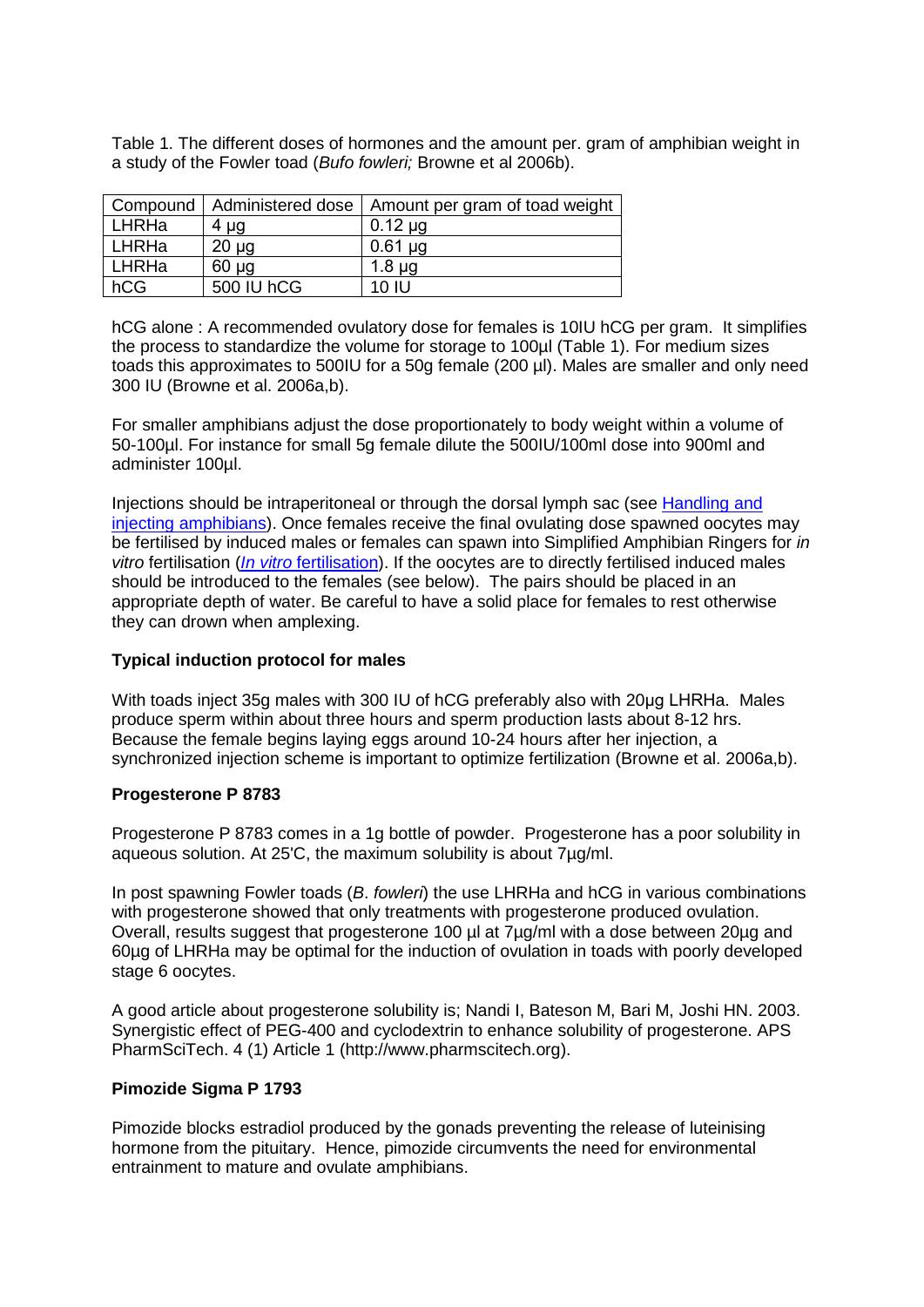Pimozide (Sigma P 1793) comes in 500 mg bottle of powder. Pimozide can be dissolved in dimethyl sulphoxide (Me<sub>2</sub>SO; Sigma D 2438) at 18mg/ml.

The use of pimozide with amphibians is at an early experimental stage. Browne *et al*. 2006 with the Fowler toad *B*. *fowleri* showed no effect of pimozide on improving ovulation. However, pimozide had proved very successful with some fish species. Optimal doses for carp *Cyprio carpio* are 10 µg/kg LHRHa with 5 mg/kg pimozide. Indian catfish *Heteropneustes fossilis* can be induced to spawn by LHRHa alone in a dosage range of 0.15-0.2 mg/kg body weight or in combination with pimozide at a very low dosage of 0.05 mg/kg.

# **Examples**

#### African Clawed Toads Xenopus spp.

Typically *X*. *laevis* are induced by a priming dose of 10IU hCG 12-72 hrs before the ovulatory dose of 100 - 200 IU hCG. A priming dose of 20 IU can ovulate. With older females 100 IU produces ovulation after 6-8 hours, whereas 200 IU produces ovulation after 4 hours. For fertilisation through amplexus in the evening only the ovulatory dose of 200 IU hCG for females is given and 100 IU hCG for males. High temperatures of 30ºC will prevent mating and low temperatures of 16ºC cause developmental abnormalities.

#### Pituitaries (with the Northern Leopard frog *Rana pipiens*)

Hypophysation in its strictest sense is the process of inducing breeding through injection of pituitary extract from pituitary glands of amphibians of the same species. Anuran pituitaries as a dried powder can be purchased from supply houses or can be sampled directly from frogs or toads. The advantage of commercial pituitaries is that they may be obtained aseasonally, and that their purchase saves the trouble of harvesting them. The disadvantage of commercial pituitaries is that interspecific differences in their efficacy in not well known, and that pituitaries sampled from a local population have less chance of spreading disease. *Rana pipiens* pituitaries and ovulation kits can be obtained commercially.

The earlier before the normal spawning time the greater number of pituitaries and amount of progesterone are needed to induce ovulation (Table 2).

Table 2. The doses of progesterone when combined with pituitaries use to ovulate *Rana pipiens*. NB: Doses shown are calculated as female pituitaries; two male pituitaries are equivalent to one female pituitary. Both the pituitary and progesterone should be injected into the coelomic cavity about 48 hours before scheduled fertilization.

| Month    | <b>Pituitaries Alone</b> | <b>OR Pituitaries</b> | + Progesterone (mg) |
|----------|--------------------------|-----------------------|---------------------|
| Sept-Oct | $10 - 12$                |                       | 5.0                 |
| Nov-Dec  | 6-8                      | 2                     | 2.5                 |
| Jan-Feb  | $4 - 5$                  |                       | 2.5                 |
| Mar-Apr  |                          |                       | ۰                   |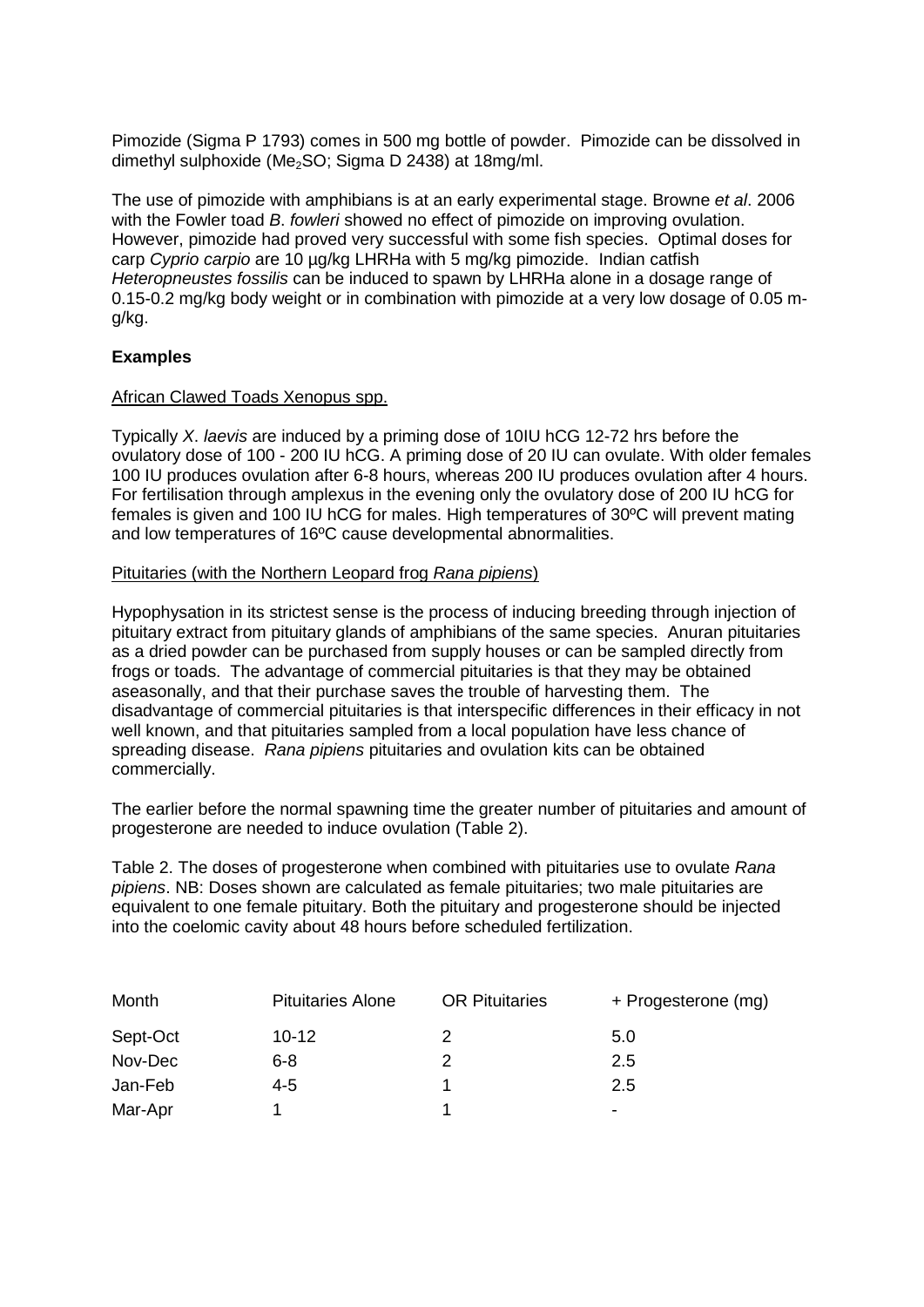The following description is based on *R. pipiens,* whose ovulation has been most routinely conducted under laboratory conditions. However, pituitaries are readily collected following the technique described by Rugh (1965) and used immediately or stored frozen for days.

### Breeding with amplexus

If breeding is to be accomplished by amplexus, both male and female should be treated. Follow the above table for pituitary dosage for females. Males will respond to half the pituitary dose; progesterone is not needed. The injected animals should be placed in an aquarium with 200-250 mm (8-10 in.) of dechlorinated water at 20-22°C. The animals should be placed above plastic screening with a coarse mesh 9.5 mm approximately 50 mm (2 in.) above the floor of the aquarium to protect the egg masses. Depending on the season, fertile eggs should be available in 1848h if the aquarium is placed in an undisturbed area. Note that the precise time of fertilization is not known when this technique is used.

### Hormones inducing salamanders

Spanish newt, *Pleurodeles waltl* embryos were obtained either from Xenopus Ltd (UK) or from breeding pairs maintained in the laboratory. In either case, females were induced to spawn by subcutaneous injections of 1 mg/ml "of LHRHa (Sigma L4513) at 0.1mg/kg body weight (0.1µg/g). Up to 400 fertile eggs could be obtained from a single female during the breeding season (November-March) (Fekete and Brockes 1988).

# Hormones inducing Puerto Rican crested toad (*Peltophryne lemur*)

LHRHa is used for females and hCG for males. LHRHa is diluted to make a 100 microgram/ml solution and frozen in 1 ml syringes prior to use. The shelf life of the dry product is 2 years. Toads are injected using a dose of 0.1 µg/g subcutaneously (intraperitoneal injection can also be used).

Although there was no difference in peak sperm concentrations between LHRH and hCG, we still recommend using hCG because of the timing of the spermiation and an enhanced behavioural response. The timing of the peak appears to be sooner with hCG (3 to 6 hours) compared to LHRH (24 hours). The hCG dose that we recommend for males is 10 IU/g subcutaneously (Lentini 2007).

#### USSR program for breeding amphibians

In 1983 the USSR established a working group to provide technologies for the conservation of amphibians (Goncharov et al 1989).

1. to develop methods for maintaining amphibian species of interest;

2. to develop methods for obtaining healthy offspring in captivity;

3. to develop the most economical methods for egg incubation and rearing, that is, the maximum yields for the minimum expense;

4. to carry out practical measures for breeding and rearing of sufficient numbers of animals to ensure captive conservation of the chosen species;

5. to carry out practical measures for the establishment of new populations in nature based on animals bred and reared in captivity.

Goncharov et al. (1989) found there was considerable variance in sensitivity between species, some being acutely sensitive and showing a response after a single injection of LHRHa (0.2 mg/kg) and others responding only after repeated (up to five times) application of large doses (up to 0.8mg/kg).